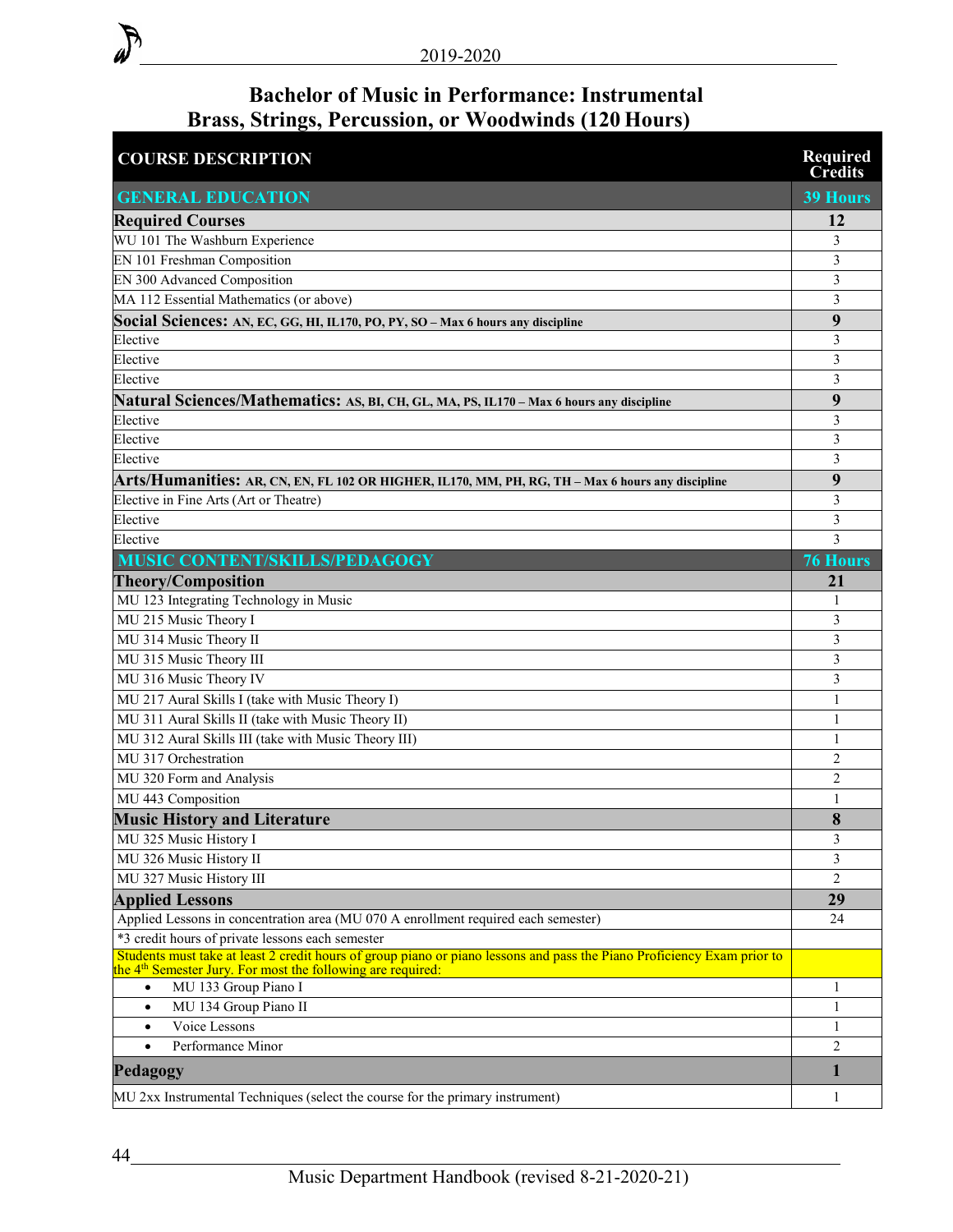| <b>Specialized Courses</b>                                                                                                                                                    | 3                       |  |  |  |  |
|-------------------------------------------------------------------------------------------------------------------------------------------------------------------------------|-------------------------|--|--|--|--|
| MU 400 ST Senior Seminar                                                                                                                                                      |                         |  |  |  |  |
| MU 305 Business of Music                                                                                                                                                      | 1                       |  |  |  |  |
| Conducting                                                                                                                                                                    | $\overline{2}$          |  |  |  |  |
| *MU 238 Instrumental Lab (requirement for conducting courses, enroll for 0 credit)                                                                                            |                         |  |  |  |  |
| MU 240 Beginning Conducting                                                                                                                                                   | 1                       |  |  |  |  |
| MU 442 Advanced Conducting                                                                                                                                                    | $\mathbf{1}$            |  |  |  |  |
| <b>Ensembles</b>                                                                                                                                                              | 12                      |  |  |  |  |
| <b>Large Ensembles:</b>                                                                                                                                                       | 8                       |  |  |  |  |
| *All Bachelor of Arts, Bachelor of Music, and Bachelor of Musical Arts students are required to participate in two large                                                      |                         |  |  |  |  |
| ensembles each semester of full-time enrollment. For large ensemble requirements, to each instrument, please                                                                  |                         |  |  |  |  |
| consult the Music Department Handbook. (www.washburn.edu/music-handbook)                                                                                                      |                         |  |  |  |  |
| <b>Small Ensembles:</b>                                                                                                                                                       | 4                       |  |  |  |  |
| Chamber Music (MU 254/454)                                                                                                                                                    |                         |  |  |  |  |
| <b>General Studies Electives:</b> (May be selected from any department including music)                                                                                       | 5                       |  |  |  |  |
| Elective                                                                                                                                                                      |                         |  |  |  |  |
| Elective                                                                                                                                                                      |                         |  |  |  |  |
| Elective                                                                                                                                                                      |                         |  |  |  |  |
| Elective                                                                                                                                                                      |                         |  |  |  |  |
| Elective                                                                                                                                                                      |                         |  |  |  |  |
| <b>Music Department Proficiency Requirements</b><br>(complete the following prior to scheduling the 4 <sup>th</sup> Semester Performance Proficiency Exam)                    |                         |  |  |  |  |
| Piano Proficiency Exam (PPE)                                                                                                                                                  | $\mathbf x$             |  |  |  |  |
| Rhythmic Perception Exam (RPE): students deficient in rhythmic perception must take MU 122 Rhythmic Perception<br>(1credit; credit does not count toward degree requirements) | $\overline{\mathbf{X}}$ |  |  |  |  |
| Pass MU 133 Group Piano I with a C or higher                                                                                                                                  | X                       |  |  |  |  |
| Pass MU 215 Music Theory I with a C or higher                                                                                                                                 | X                       |  |  |  |  |
| Pass MU 217 Aural Skills I with a C or higher                                                                                                                                 | X                       |  |  |  |  |
| Complete 48 Recital Credits                                                                                                                                                   | X                       |  |  |  |  |
| 4th Semester Performance Proficiency Exam+++                                                                                                                                  | X                       |  |  |  |  |
| Pass Junior Recital Jury and present Junior Recital                                                                                                                           | $\mathbf{x}$            |  |  |  |  |
| Pass Senior Recital Jury and present Senior Recital                                                                                                                           | $\mathbf{X}$            |  |  |  |  |
| <b>Total Degree Hours</b>                                                                                                                                                     | 120                     |  |  |  |  |

**+++4th semester jury components: Students who pass can enroll in upper division lessons, ensembles, and music classes.**